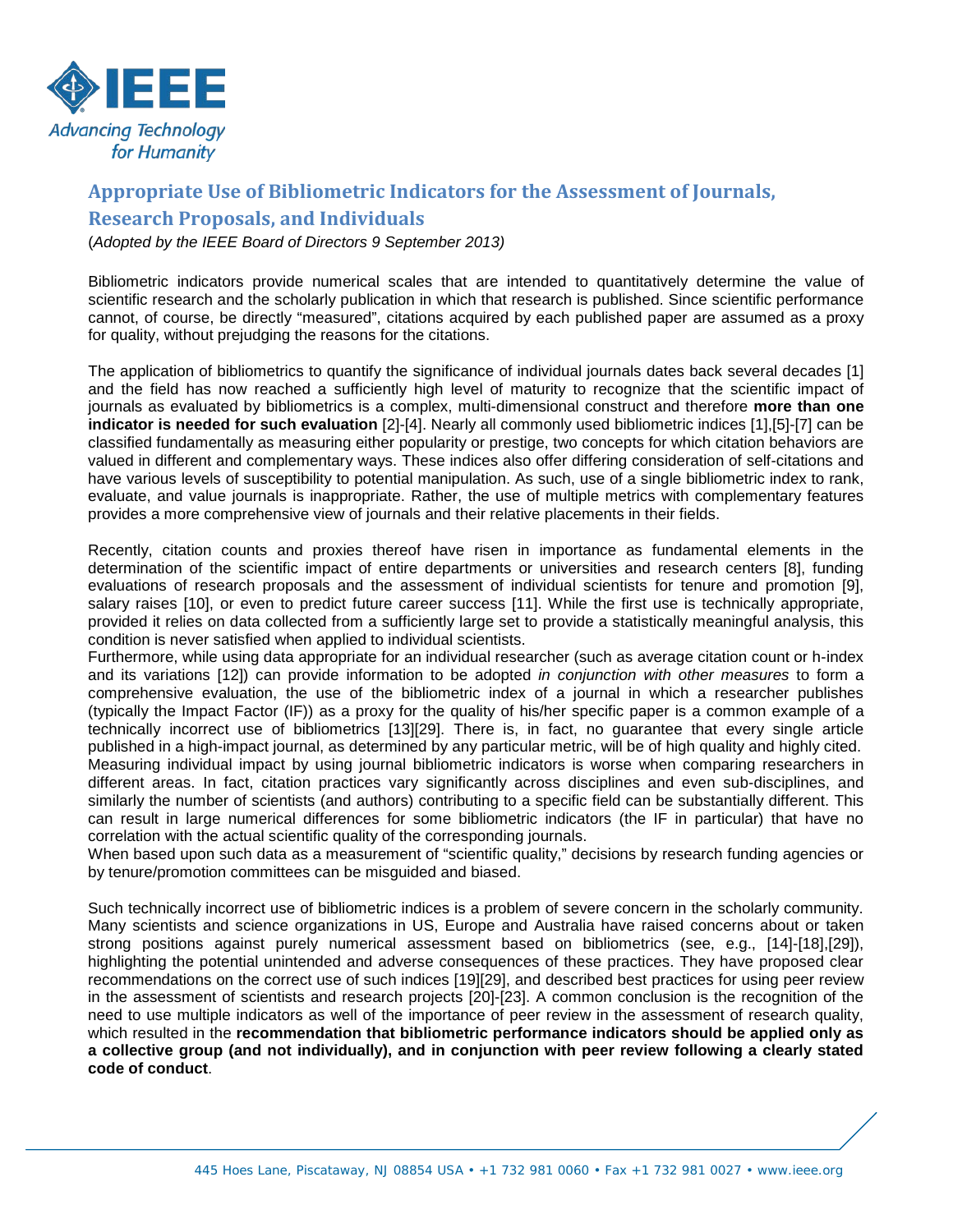The IEEE, in its leading position as the world's largest professional association dedicated to advancing technological innovation and in its desire to fulfill its primary mission of fostering technological excellence for the benefit of humanity, recognizes the above concerns about the inappropriate application of bibliometrics to the evaluation of both scientists and research proposals.

More specifically, the IEEE endorses the following tenets in conducting proper assessment in the areas of Engineering, Computer Science and Information Technology:

- 1. The use of multiple complementary bibliometric indicators [2]-[4] is fundamentally important to offer an appropriate, comprehensive and balanced view of each journal in the space of scholarly publications. The IEEE has recently adopted the *Eigenfactor* and the *Article Influence* [5] in addition to the IF for the internal and competitive assessment of its publications [24] and welcomes the adoption of other appropriate complementary measures at the article level, such as those recently introduced in the framework of the so-called altmetrics [25], once they have been appropriately validated and recognized by the scientific community.
- 2. Any journal-based metric **is not designed to capture qualities of individual papers and must therefore not be used as a proxy for single-article quality or to evaluate individual scientists** [26]- [28]. All journals' bibliometric indices are obtained by averaging over many papers, and it cannot be assumed that every single article published in a high-impact journal, as determined by any particular journal metric, will be highly cited.
- 3. While bibliometrics may be employed as a source of additional information for quality assessment **within a specific area of research**, the primary manner for assessment of either the scientific quality of a research project or of an individual scientist **should be peer review**, which will consider the scientific content as the most important aspect, and also the publication expectations in the area, and the size and practice of the research community.

The IEEE also recognizes the increasing importance of bibliometric indicators as independent measures of quality or impact of any scientific publication and therefore **explicitly and firmly condemns** any practice aimed at influencing the number of citations to a specific journal with the sole purpose of artificially influencing the corresponding indices.

## **References**

[1] E. Garfield, "Citation analysis as a tool in journal evaluation", *Science*, vol. 178, pp. 471-479, 1972

[2] C. Neylon, S. Wu, "Article-level metrics and the evolution of scientific impact'", *Plos Biology*, vol 7, n. 11, e1000242, doi:10.1371/journal.pbio.1000242, 2009

[3] J. Bollen, H. van de Sompel, A. Hagberg, R. Chute, "A principal component analysis of 39 scientific impact measures," *PloS One*, vol. 4, n. 6, e6022, 2009.

[4] L. Leydesdorff, "How are New Citation-Based Journal Indicators Adding to the Bibliometric Toolbox?", *Journal of the American Society for Information Science and Technology*, vol. 60, pp. 1327-1336, 2008

[5] J. D. West, T. C. Bergstrom, C. T. Bergstrom, "The Eigenfactor Metrics: A network approach to assessing scholarly journals," *College of Research Libraries*, vol. 71, pp. 236-244, 2010

[6] B. Gonzalez-Pereira, V. P. Guerrero-Bote, F. Moya-Anegon, "A new approach to the metric of journals scientific prestige: The SJR indicator,'' *Journal of Informetrics* vol 4, pp. 379-391, 2010

[7] H. F. Moed, "Measuring contextual citation impact of scientific journals", *Journal of Informetrics*, vol. 4 pp. 265-277, 2010

[8] L. Waltman, C. Calero-Medina, J. Kosten, E. C.M. Noyons, R. J.W. Tijssen, N. Jan van Eck, T. N. van Leeuwen, A. F.J. van Raan, M. S. Visser, P. Wouters, "The Leiden Ranking 2011/2012: Data collection, indicators, and Interpretation", arXiv:1202.3941, 17 February 2012

[9] S. Lehmann, A. D. Jackson, B. E. Lautrup, "Measures for Measures", *Nature*, vol. 444, pp. 1003-1004, 21/28 December 2006

[10] J. Shao, H. Shen, "The outflow of academic papers from China: why is it happening and can it be stemmed?", *Learned Publishing*, vol 24, n. 2, pp. 95-97(3), April 2011

[11] D. E. Acuna, S. Allessina, K. P. Kording, "Future Impact: Predicting Scientific Success", *Nature*, vol 489, pp. 201-202

[12] S. Alonso, F. Cabrerizo, E. Herrera-Viedma, F. Herrera, "h-index: a Review Focused in its Variants, Computation and Standardization for Different Scientific Fields", *Journal of Informetrics*, vol 3, pp. 273-289, 2009